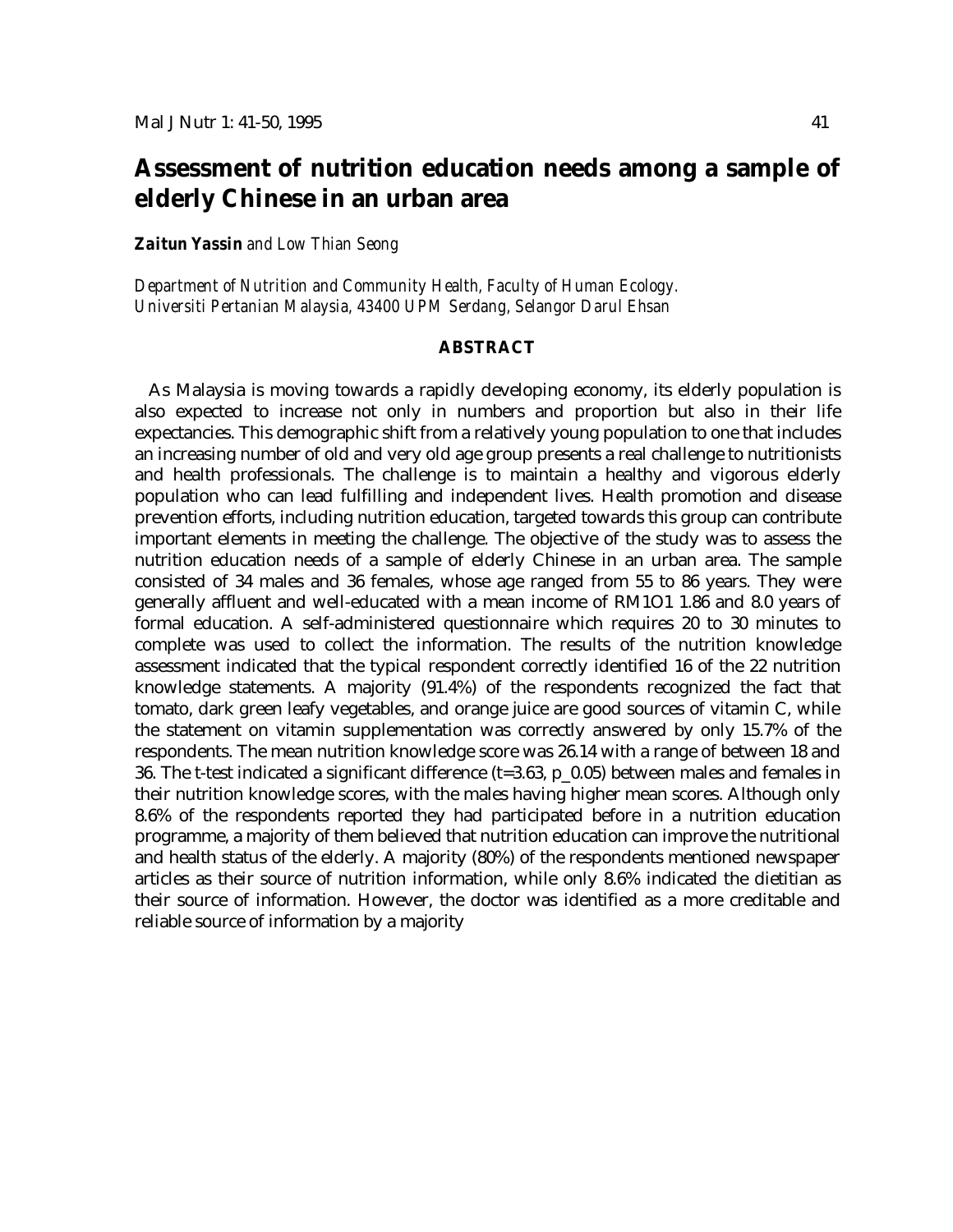(68.6%) of the respondents. Nutrient requirements and physical exercise for the elderly were topics of greater concern to a majority of the elderly than topics on food preparation and food labels. Although the results of the study do not represent the nutrition education needs of all elderly population in Malaysia, our findings may be useful for planning strategies to meet food and nutrition education needs of other elderly groups.

# **INTRODUCTION**

Population aging will be an inevitable phenomenon accompanying the rapidly developing economy In Malaysia. The increasing number of elderly persons, combined with the complexity of nutrition-related health problems ranging from nutrient deficiencies to overnutrition and the vulnerability of the elderly to various age-related disability and morbidity will exert increasing demand on the health care system.

Health promotion and disease prevention activities are becoming increasingly recognized as a measure to compress morbidity and improve the quality of life of the elderly and at the same time such efforts may reduce the costs of health care and services (Fung *et al.,* 1993). However, many of these activities including nutrition education for older adults have not been a priority area of concern. There are misconceptions that the mental capacity of the elderly has decreased and there is an unwillingness or inability to change through such educational efforts. Nevertheless, previous studies have shown that educational programmes and strategies if carefully planned and targeted, based on needs and interests of the group can bring positive results (Kohrs, 1979; Smickilas-Wright, 1981).

The present study was designed to assess the nutrition education needs of a sample of elderly Chinese who were members of selected Senior Citizens Associations in the Klang Valley. The level of nutrition knowledge, sources of nutrition information, perceived assessment of the credibility of the sources, and topics of current concern to the elderly were also identified.

# **METHODS**

# **Sample**

Respondents in this study were 70 elderly Chinese males and females selected by convenience sampling from three senior citizens associations, viz., Young Men Christian Association (YMCA) Senior Citizens Club in Brickfields, Kuala Lumpur; the Petaling Jaya Senior Citizens Association in Jalan Selangor and the Klang Senior Citizens Club in Klang. Only members who were ambulatory, healthy, at least 55 years of age, volunteered to participate and willing to answer the questionnaire were included in the study.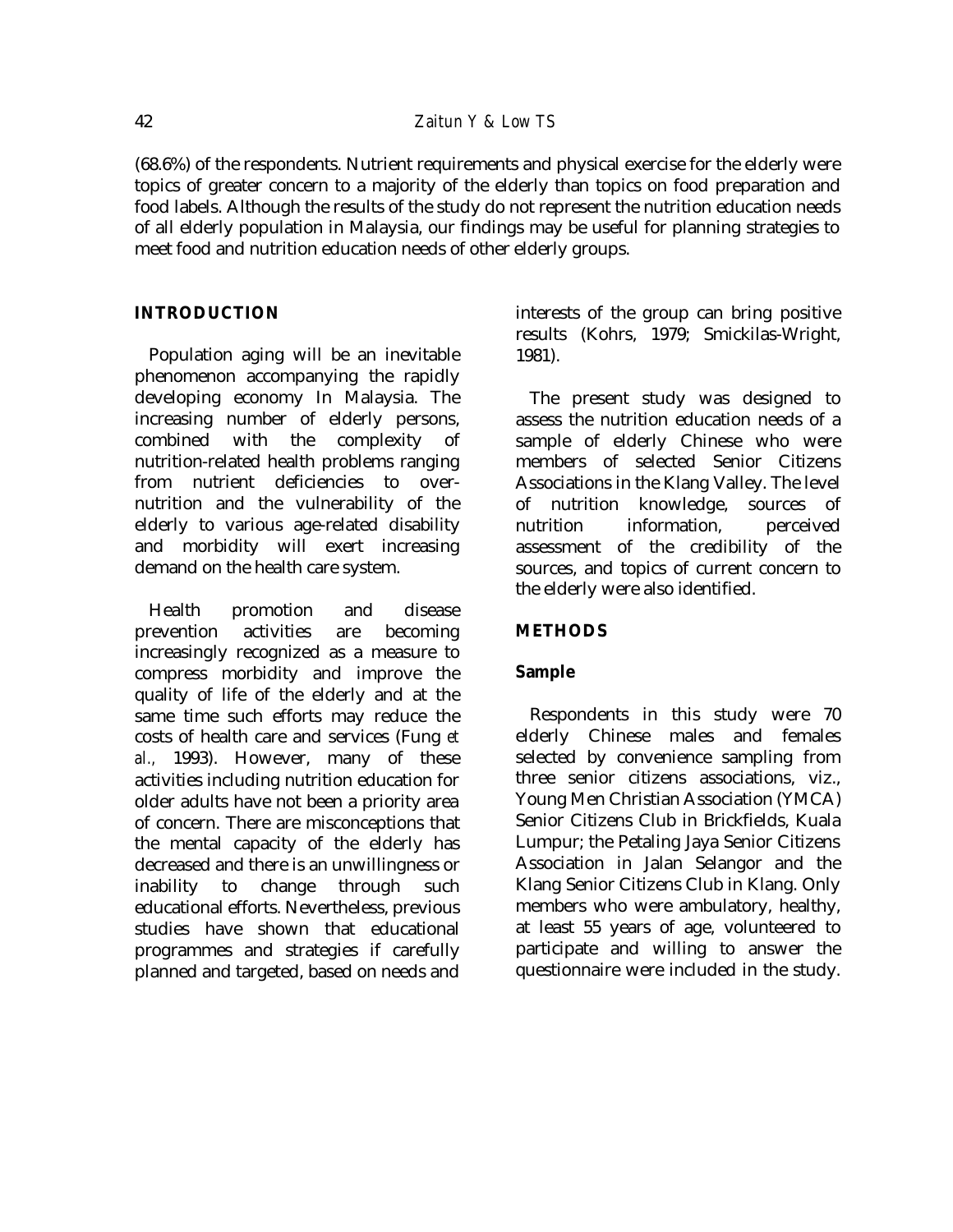### **Data collection**

A self-administered instrument, either in English or Mandarin requiring 20 to 30 minutes to complete was used to collect the information. The questionnaire included sociodemographic information, 22 knowledge statements, sources of nutrition information, credibility of the sources and nutrition topics of concern to the elderly. The questionnaires were distributed to the respondents at the respective senior citizens' clubs during one of their activity day. After being briefed, the questionnaires were completed and returned to the researchers. For those who were unable to read or need help, the data were collected using the interview method. To determine the level of nutrition knowledge, a score was computed based on the correct responses of the 22 nutrition knowledge statements.

#### **Statistical analysis**

The Statistical Package for Social Sciences (SPSS-PC + ) computer programme was used to analyze the data. Frequencies and measures of central tendency were determined for all items for descriptive purposes. The t-test was used to determine differences in nutrition knowledge scores among the male and female respondents. Correlations between selected variables were also computed. A statistical probability of  $\leq 0.05$  was considered significant.

# **RESULTS**

### **Description of the sample**

The description of the sample is summarized in Table 1. The sample was represented by almost equal proportion of males and females, 48.6% and 51.4% respectively. The mean age of the group was 63.4 years and it ranged from 55 to 86 years old. A majority of them were still married (74.3%) and were Buddhists (67.1%). The sample was generally quite well-educated and affluent with a mean of 8.0 years of formal education and a monthly income of RM101 1.86. A majority of the respondents (65.7%) still has three to six numbers of living children. On the average, the household size was 3.8 with a majority (84.3%) living in household units of two to seven individuals. More than half of the respondents (55.7%) were living with their spouses and other family members. Only 2.9% lived alone.

#### **Assessment knowledge of nutrition**

The results of the nutrition knowledge assessment indicated that the typical respondent (50% or more) could correctly identify 16 of the 22 nutrition knowledge statements included in the instrument. Table 2 summarizes the respondents' strengths and weaknesses as revealed by the nutrition knowledge test. Over 80% of the sample could correctly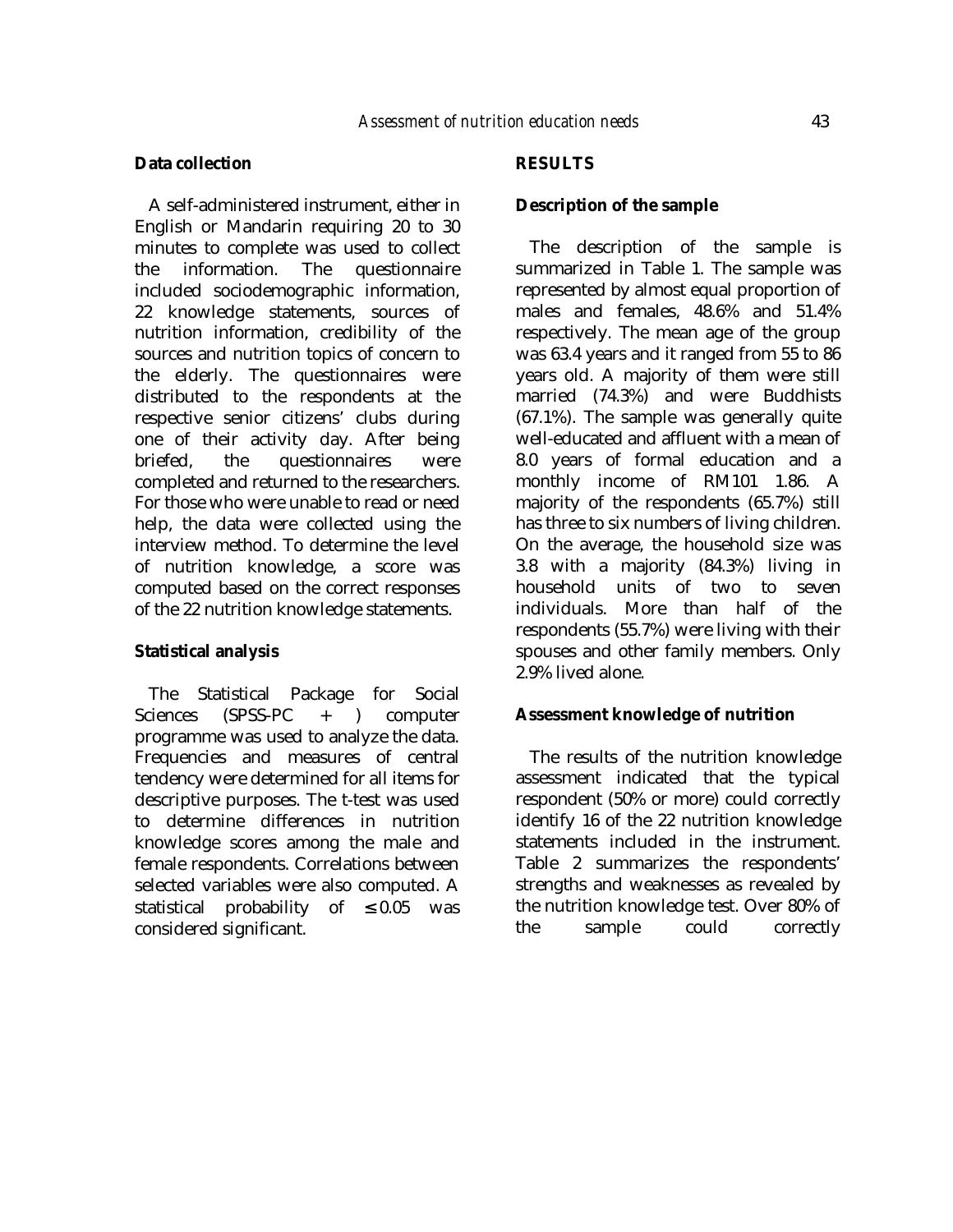| Characteristics              | Number | 豓    | Mean             | Range    |
|------------------------------|--------|------|------------------|----------|
| Sec                          |        |      |                  |          |
| Male                         | 34     | 49.6 |                  |          |
| Female                       | 36     | 51.4 |                  |          |
| Age (years):                 |        |      | 63.4             | 55-86    |
| 55-60                        | 26     | 37.1 |                  |          |
| $61 - 65$                    | 24     | 34.3 |                  |          |
| > 65                         | 20     | 28.G |                  |          |
| Marital status:              |        |      |                  |          |
| <b>Married</b>               | 52     | 74.3 |                  |          |
| <b>Widowed</b>               | 14     | 20.0 |                  |          |
| Single/divorced/eeparated    | 4      | 5.7  |                  |          |
| Religion:                    |        |      |                  |          |
| <b>Buddhiam</b>              | 47.    | 67.L |                  |          |
| Christianity                 | 20     | 26.6 |                  |          |
| Others                       | 3      | 4.3  |                  |          |
| Education (years):           |        |      | B.0              | $1 - 20$ |
| $1 - 6$                      | 31     | 44.3 |                  |          |
| $7 - 11$                     | 24     | 34.3 |                  |          |
| >11                          | 15     | 21.4 |                  |          |
|                              |        |      |                  |          |
| Monthly Income (RM):         |        |      | 1011.86          | 200-5000 |
| 500 and less                 | 25     | 35.7 |                  |          |
| 501-1000                     | 22     | 31.4 |                  |          |
| > 1000                       | 23     | 32.9 |                  |          |
| No. of Itving children:      |        |      |                  |          |
| $1 - 2$                      | 8      | 11.4 |                  |          |
| $3 - 4$                      | 27     | 38.6 |                  |          |
| 5-6                          | IΘ.    | 27.1 |                  |          |
| > 6                          | 16     | 22.9 |                  |          |
| Housebold atzo:              |        |      | $3.\overline{8}$ | $1 - 12$ |
| ı                            | 呈      | 2.9  |                  |          |
| $2 - 4$                      | 30     | 42.9 |                  |          |
| $5-7$                        | 29     | 41.4 |                  |          |
| ブア                           | 9      | 12.8 |                  |          |
| Living arrangement:          |        |      |                  |          |
| alone                        | 2      | 2.9  |                  |          |
| with apouse only             | 5      | 7.1  |                  |          |
| with upouse and other        | 39     | 55.7 |                  |          |
| family members               |        |      |                  |          |
| with other family members    | 21     | 30.0 |                  |          |
| with or without spouse and   | з      | 4.3  |                  |          |
| and other non-family members |        |      |                  |          |
|                              |        |      |                  |          |

**Table 1.** Selected socio-demographic characteristics of the sample (n = 70)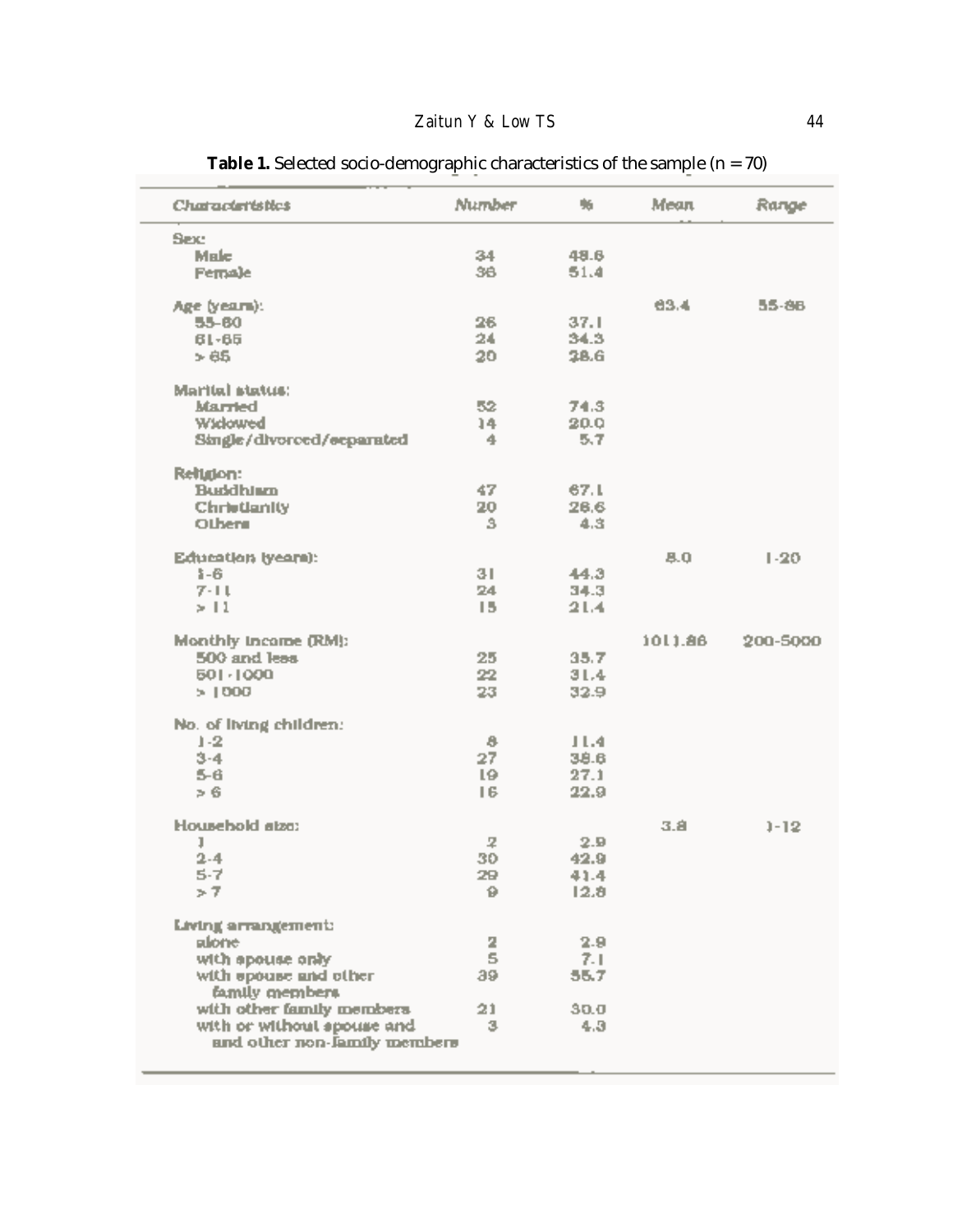answer items related to nutrient composition of specific foods and the health benefits of substituting saturated fats with polyunsaturated oils. Areas of inadequate comprehension were related to certain misconceptions, including fiber as a source of energy; relationship of diet and the aging process; role of fat In the diet: vitamins and minerals as a source of energy and the need to consume most vitamins

# **Table 2**. Strengths and weaknesses of responses to the nutrition knowledge statements  $(n = 70)$

|     | Statement                                                                        | 96 นะปิน<br>contrect<br>responses |
|-----|----------------------------------------------------------------------------------|-----------------------------------|
|     | <b>STRENGTHS</b>                                                                 |                                   |
| ۱.  | Tomato, green leafy<br>vegetables and juice<br>are good sources of<br>vitanıln C | 91.4                              |
| 2.  | Milk is a good source<br>of protein and calcium                                  | 80.0                              |
| Ĵ., | Corn oil is a better<br>source of fat than lard<br>for your health.              | 80.0                              |
|     | <b>WEAKNESSES</b>                                                                |                                   |
| t.  | The human body uses<br>dietary fiber mainly<br>for energy.                       | 27.1                              |
| 2.  | Optimal diet can stop<br>the aging process                                       | 21.4                              |
| з.  | Fat is not absolutely<br>necessary in our diet                                   | 17.1                              |
| 4.  | Vitamin and nuneral<br>provide no energy                                         | 15.7                              |
| 5.  | Most vitamins have to<br>be consumed daily to<br>maintain health                 | 11.4                              |
| 6.  | Most bacteria can cause<br>food poisoning                                        | 5.7                               |

daily to maintain health. The most difficult item was related to the role of bacteria in causing food poisoning, which was responded correctly by only 5.6% of the respondents.

The mean nutrition knowledge score was 26.1 with a range of between 18 to 36. About 44% of the respondents were categorized as having low nutrition knowledge scores (less than 24) and only 15.7% were considered to have high knowledge scores of more than 32. The ttest indicated a significantly higher nutrition knowledge score for the males than the females (t=3.63;  $p \le 0.05$ ). Out of the 22 statements, 16 statements had higher percentages of correct responses by the males than the females. The males were better informed or more knowledgeable in areas related to the relationship of diet and the aging process; role of fat in the diet; vitamins and minerals as a source of energy and food storage. Pearson correlation analysis revealed a definite but small and positive relationship between knowledge scores and level of education (r=0.36; p≤0.01).

# **Sources of nutrition information**

More than half of the respondents indicated using between 3 to 5 sources of nutrition information, with an average of 3.3. The distribution of respondents by sources of nutrition information is presented in Table 3. A majority of the respondents (80%) indicated articles in the newspapers as their source of nutrition information. Television programmes, magazine articles, physicians, neighbours and friends were the other sources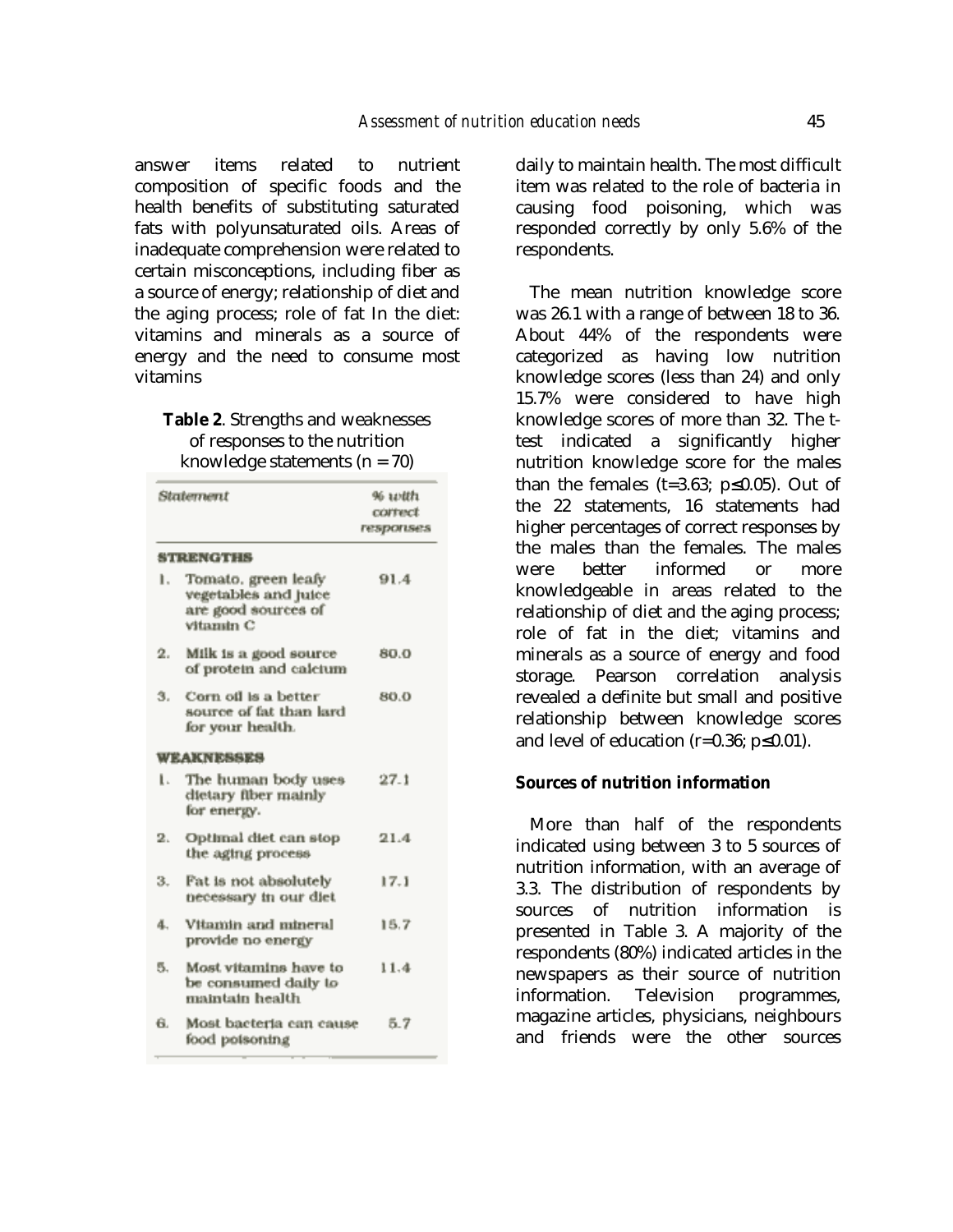of information cited by more than onethird of the respondents. Only 8.6% and 4.3% respectively indicated that dietitians and nurses were their sources of information. There was a higher proportion of males than females who identified the following as sources of Information: newspaper articles, television programmes, magazine articles, physicians, radio programmes, close relatives, dietitians and nurses. On the other hand there were more females compared to males who cited friends and neighbours, recipe books and food label as sources of information. Pearson correlation analysis showed a definite but small relationship between number of sources of nutrition Information and nutrition knowledge scores (r=0.28; p  $\leq$  0.01). Respondents who used more sources of nutrition information had higher nutrition knowledge scores.

**Table 3.** Distribution of respondents by sources of nutrition information  $(n = 70)$ 

| Sources of<br>information | Males<br>(n=34)<br>96 | Females<br>$(n=36)$<br>96 | Total<br>$(n=70)$<br>96 |
|---------------------------|-----------------------|---------------------------|-------------------------|
| Newspapers                | 85.3                  | 75.0                      | 80.0                    |
| Television                | 50.0                  | 33.3                      | 41.4                    |
| Magazines                 | 58.8                  | 25.0                      | 41.4                    |
| Physicians                | 1.2                   | 38.9                      | 40.0                    |
| Friends and<br>neighbours | 32.4                  | 41.7                      | 37.1                    |
| Radio                     | 29.4                  | 19.4                      | 24.3                    |
| Relatives                 | 23.5                  | 22.2                      | 22.9                    |
| Recipe books              | 8.8                   | 19.4                      | 14.3                    |
| Food labels               | 8.8                   | 19.4                      | E.41                    |
| Dietitians                | 8.8                   | 8.3                       | 8.6                     |
| Nurses                    | 5.9                   | 2.8                       | 4.3                     |
| Others                    | 2.9                   | 2.8                       | 2.9                     |

# **Credibility of information sources nutrition**

Respondents were also asked to rank the credibility of the nutrition information sources. From Table 4, it is revealed that physicians were identified as a creditable and reliable source of information by a majority of the respondents (68.6%). Slightly more than half of the respondents (52.9%) also considered articles in the newspapers as sources that they could trust. On the other hand, recipe books, nurses, friends and neighbours, close relatives and food labels were sources that were considered to be reliable by less than 20% of the respondents.

**Table 4.** Distribution of respondents by ranking of the credibility of nutrition information sources (n=70)

| Sources of                | Males    | Females | Total  |
|---------------------------|----------|---------|--------|
| <i><b>information</b></i> | $(n=34)$ | (n=36)  | (n=70) |
|                           | 96       | 96      | 96     |
| Physicians                | 73.5     | 63.9    | 68.6   |
| Newspapers                | 61.8     | 44.4    | 52.9   |
| Dietitians                | 35.3     | 36.1    | 35.7   |
| Magazines                 | 44.1     | 25.0    | 34.3   |
| Television                | 32.4     | 25.0    | 28.6   |
| Radio                     | 26.5     | 19.4    | 22.9   |
| Recipe books              | 14.7     | 22.2    | 18.6   |
| <b>Nurses</b>             | 17.6     | 16.7    | 17.1   |
| Friends and<br>neighbours | 8.8      | 22.2    | 15.7   |
| Relatives                 | 17.6     | 13.9    | 15.7   |
| Food labels               | 8.8      | 11.1    | 10.0   |
| Others                    | 5.9      | 0.0     | 2.9    |
|                           |          |         |        |

# **Participation and perception of nutrition education programme**

To assess the need for nutrition education programme, the respondents were asked the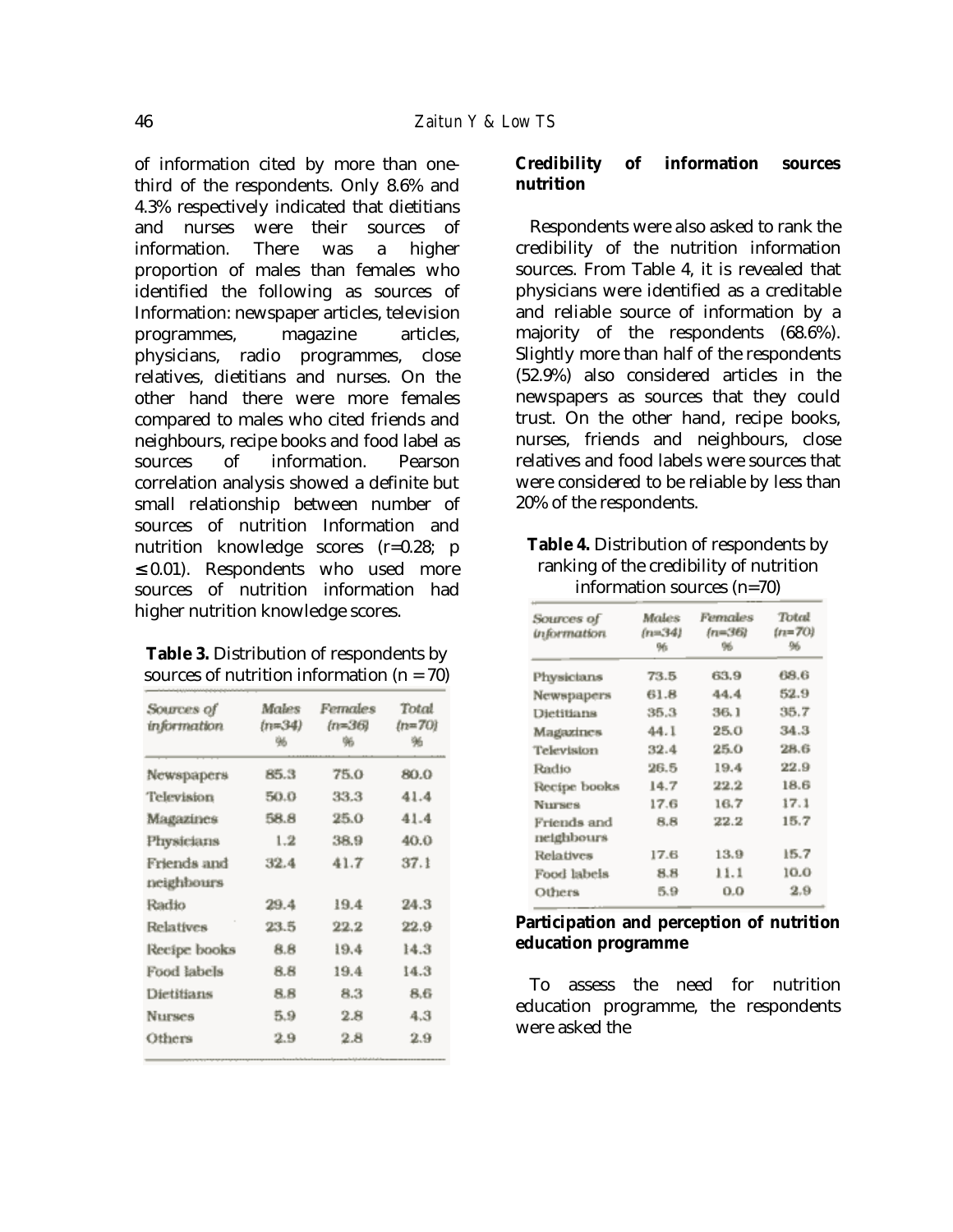importance of nutrition education, their previous participation in any such educational programme and their perception and willingness to participate in future programmes. Nutrition education for the elderly was ranked as very important and important by 34.3% and 58.6% of the respondents, respectively. Only 2.9% of the respondents considered it as not important. Although only 8.6% of the respondents reported that they had participated before in a nutrition education programme, a majority (95.7%) indicated their willingness to participate if such a programme is conducted at their senior citizens club (Table 5). Over 90% of the respondents perceived that nutrition education efforts can improve the health status of the elderly and such programmes are

# **Table 5.** Participation and perception of nutrition education programme (n=70) still not too late for them.

| Variable                                                                                    | <b>Metless</b><br>{n=34}<br>骗 | Fernales<br>tr:=36)<br>96 | Total<br>$(n=70)$<br>% |
|---------------------------------------------------------------------------------------------|-------------------------------|---------------------------|------------------------|
| Previous.<br>participation<br>in a nutrition<br>education<br>programme                      | 8.8                           | 8.3                       | 8.6                    |
| Willingness to<br>participate in<br>future<br>programme                                     | 91.2                          | 100.0                     | 95.7                   |
| Perception that<br>nutrition<br>education can<br>improve the<br>health status<br>of elderly | 100.0                         | 97.2                      | 98.6                   |
| Perception that<br>nutrition<br>education is<br>still not too<br>late for the<br>elderly    | 94.1                          | 86.1                      | 90.0                   |

### **Nutrition education topics**

Table 6 shows the distribution of respondents by nutrition education topics identified as important by the elderly. Nutritional requirements and physical exercise for the elderly were topics of great concern to a majority (7 1.4%) of the elderly. More than one-third of the respondents also indicated the following topics as important: How to reduce serum cholesterol and risks of cardiovascular diseases (42.9%); diet and control of body weight (41.4%) and roles of vitamins in promoting health (34.3%). On the other hand, topics on food preparation and how to read food labels were identified as of great concern by only 7.1% of the respondents, respectively. Some of the interests and concerns identified by the male and female respondents varies to a certain degree. A higher percentage of the females were more interested in such topics as nutritional requirement and exercise for the elderly (77.8%), cholesterol and heart disease (55.6%) and salt and hypertension (25.0%). On the other hand, the males were keen to know more about the following topics: Diet and control of body weight, roles of vitamins in promoting health, nutritional value of food, special diets, diet and cancer, food preparation and how to read labels.

#### **DISCUSSION**

On the average, the nutrition knowledge scores of the elderly Chinese sample in this study is quite low. This is not unexpected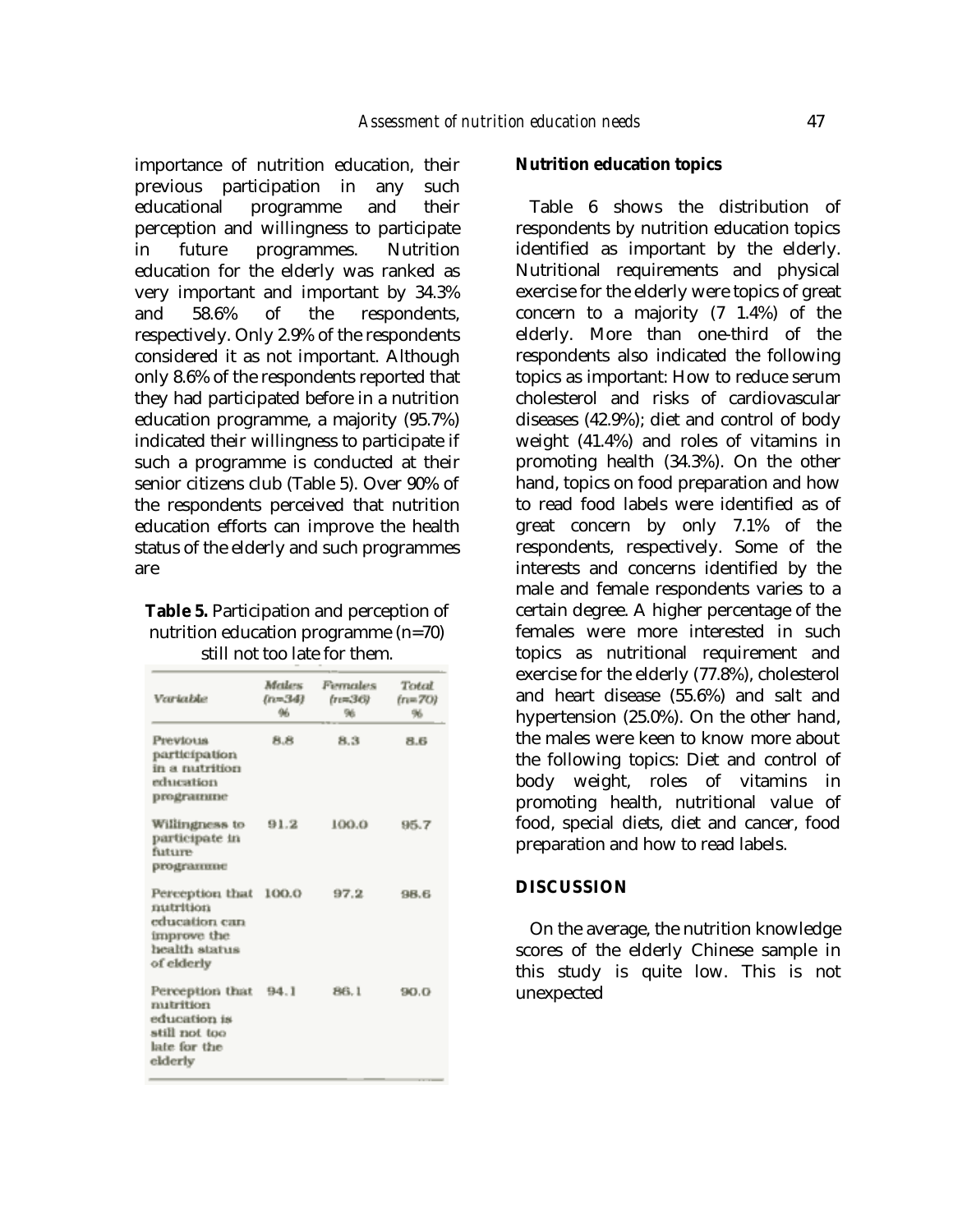|                | Topic                                                                  | <b>Males</b><br>$(n=34)$<br>畅 | <b>Females</b><br>$(n=36)$<br>%. | Total<br>$(n = 70)$<br>$\frac{0}{4}$ |  |
|----------------|------------------------------------------------------------------------|-------------------------------|----------------------------------|--------------------------------------|--|
| $\mathbf{1}$ . | Nutritional requirement and physical                                   | 64.7                          | 77.8                             | 71.4                                 |  |
|                | exercise for the elderly                                               |                               |                                  |                                      |  |
| 2.             | How to reduce serum cholesterol<br>and risk of cardiovascular diseases | 29.4                          | 55.6                             | 42.9                                 |  |
| 3.             | Diet and control of body weight                                        | 44.1                          | 38.9                             | 41.4                                 |  |
| 4.             | Roles of vitamins in promoting health                                  | 35.3                          | 33.3                             | 34.3                                 |  |
| 5,             | Salt and hypertension                                                  | 23.5                          | 25.0                             | 24.3                                 |  |
| 6.             | Nutritional value of food                                              | 26.5                          | 22.2                             | 24.3                                 |  |
| 7.             | Special diets: low fat,                                                | 23.5                          | 19.4                             | 21.4                                 |  |
|                | low-carbohydrate, etc.                                                 |                               |                                  |                                      |  |
| 8.             | Diet and cancer                                                        | 17.6                          | 16.7                             | 17.1                                 |  |
| 9.             | Food preparation                                                       | 14.7                          | 0.0                              | 7.1                                  |  |
| 10.            | How to read food labels                                                | 8.8                           | 5.6                              | 7.1                                  |  |

Table 6. Distribution of respondents by nutrition education topics identified as important by elderly (n=70)

among the elderly. The level of education of nearly half of the respondents (44.3%) was only one to six years of formal schooling. In addition, the elderly may never have been exposed to nutrition information. There was a significant difference between the nutrition knowledge cores of males and females. This finding is in contrast with the results from other studies (Fanelli & Abernathy, 1986; Hutchings & Tinsley, 1991; Mann *et al.,* 1988;) where gender differences were not observed. Since women have traditionally purchased and prepared food

for the family, one would also expect the females to be more knowledgeable in nutrition than the males. This assumption was not supported in this study. This can be explained by the level of education which is probably higher in the males than females. Educational level was also significantly related to nutrition knowledge scores. Respondents with higher level of education had higher nutrition knowledge scores. Previous research (Fanelli et al., 1987; Hutchings & Tinsley, 1991) among elderly Americans also supported this conclusion.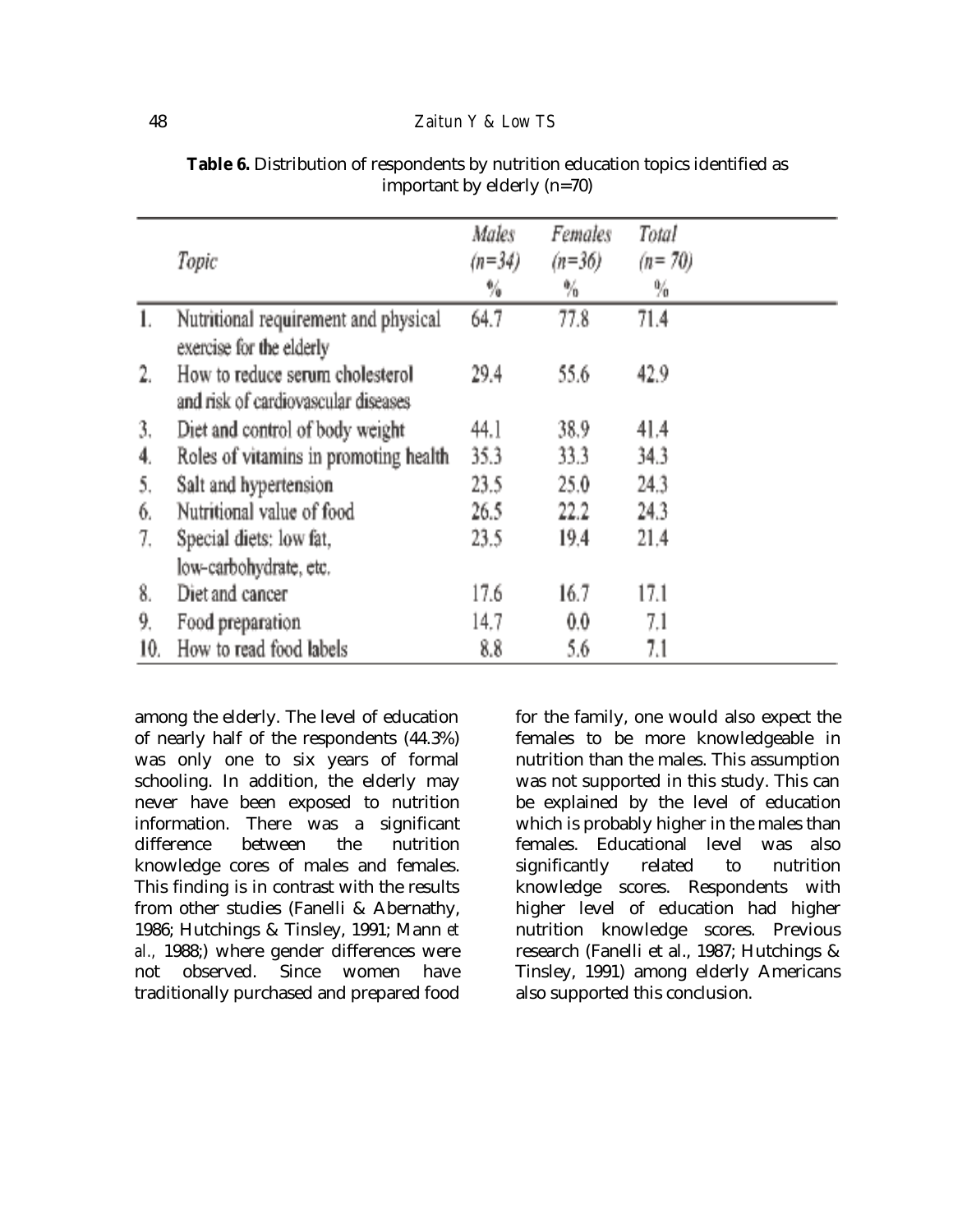Newspapers being the most readily available and widely read printed materials provide an important source of nutrition information to the elderly in this study. Similar findings have also been reported in other studies (Fanelli et al., 1987; Kivela & Nissinen, 1987). The popularity of printed materials, including articles in magazines makes it especially important that reliable, appropriate and accurate information are published for public consumption. Physicians were also considered as an important source of nutrition information and were also rated as the most reliable and trustworthy. A study of elderly New Zealanders also supports this finding (Silvester & Horwath, 1990). It thus appears that physicians can and should play an important role in providing nutrition information, especially during visits by their elderly patients at the clinics or health care settings.

Although, previous participation in a nutrition education programme was very minimal, there was a general willingness and eagerness of the elderly to participate in future programmes. This provides an excellent opportunity for nutrition educators and health professionals to design and formulate appropriate programmes to benefit the elderly population. Such efforts should be regarded as useful and will help improve the quality of life of the elderly.

The range of nutrition education topics considered as important by the elderly were quite varied. Most of the topics were related to maintenance of good health and reduction of risk factors of various chronic diseases. This response might be expected from a group who are more likely to be suffering from some of the chronic ailments or has the potential of facing such a bleak prospect. The variation in the interest and concerns of various nutrition education topics between the males and females should also provide guidance to nutrition educators to develop programmes appropriate to the need of the target audience.

# **CONCLUSION**

The results of the study revealed that the elderly were still keen and interested to know more about certain nutrition topics to improve and maintain their nutrition and health status and they are still willing to learn. Therefore, nutrition education programmes and strategies among the elderly should be encouraged. 'lnterventions aimed at promoting health and preventing disability should never be dismissed as too late" (Svanborg & Selker, 1993) and such efforts may have potential benefits for the elderly. In developing such educational programmes, health professionals and nutritionists need to recognize the heterogeneity of the elderly population and take into consideration factors such as gender and socioeconomic differences. Health professionals have a real challenge to face in providing readily accessible, accurate and practical information about nutrition and healthrelated issues. There may be a need to be creative and innovative in reaching the elderly, perhaps through channels and sources they are more likely to use such as rinted materials, media and physicians.